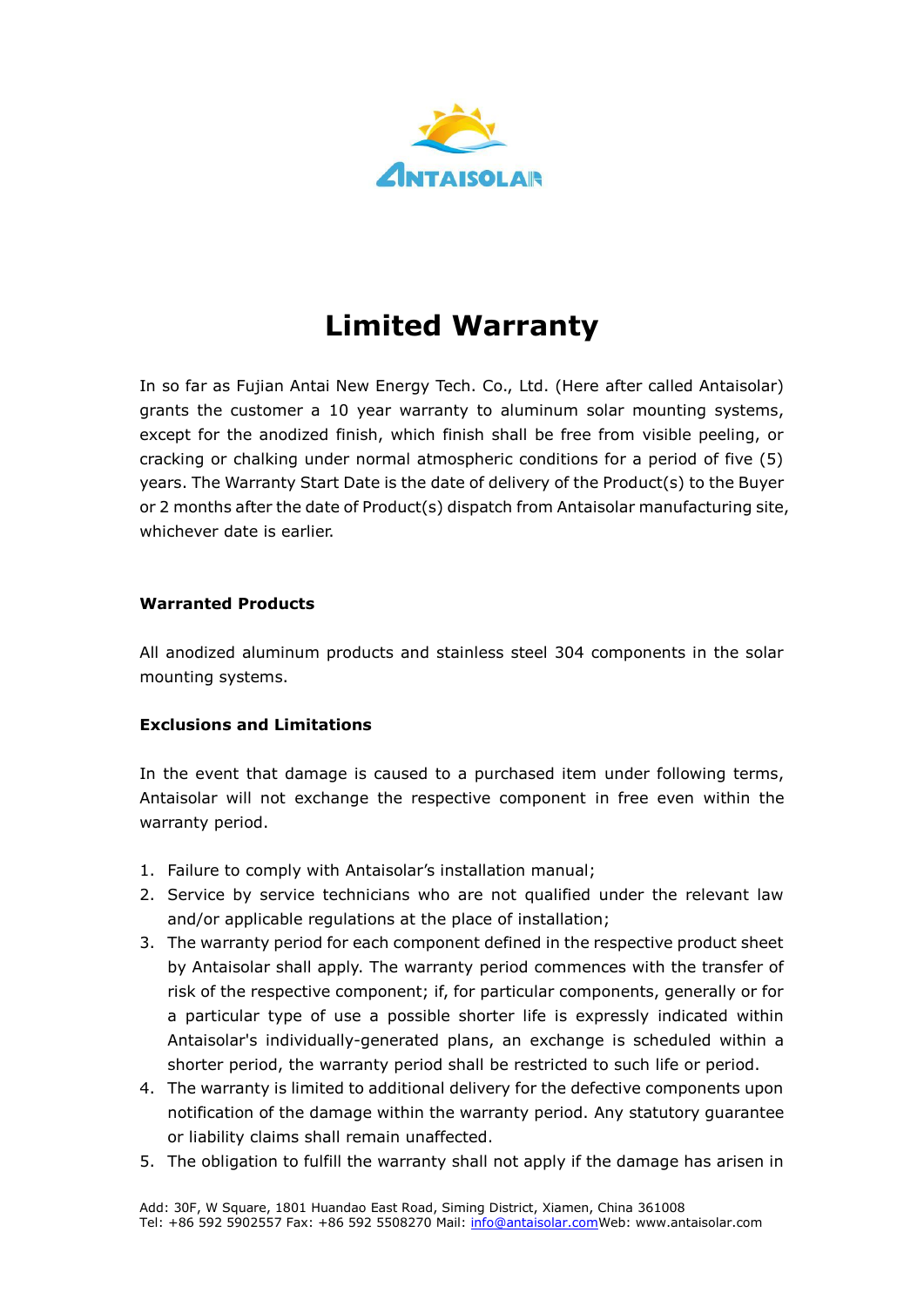

connection with exceptional stress (e.g. storm damage, impact of instability of the sub-surface, particular chemical or biological effects). Or in such conditions, accident, force of nature (such as lightning strike, earthquake), influence from chemical products or other acts beyond Antaisolar's reasonable control (including damage by fire, flood, etc.)

- 6. With regard to installation and handling, the technical product descriptions and installation instructions regarding the respective products as supplied by us shall apply, as shall the statutory and generally-recognized standards and principles of building and construction work in local market as well as, as appropriate, on a priority basis, the plans, statics and instructions prepared by us individually for the customer.
- 7. No claims shall exist if the damage is covered or can usually be covered by insurance against storm and similar events (natural-peril insurance).
- 8. This warranty shall only be applied to solar mounting systems designed by Antaisolar. Custom design products if suggestions by Antaisolar are declined, this product is excluded in this warranty.
- 9. This warranty shall only establish claims of Antaisolar's customer, via which all warranty claims are to be settled. Assertion by third parties shall only be possible if Antaisolar agrees thereto.
- 10. Limited Warranty does not apply to any Products which have been subjected to use of the Products in such a manner as to infringe Antaisolar's or any third party`s intellectual property rights (e.g. patents, trademarks).

# **Repair, Replacement or Refund Remedy**

1. As Buyer's sole and exclusive remedy under this Limited Warranty (though Buyers should note paragraph 4 below regarding the potential existence of other statutory rights), Antaisolar will, in its sole discretion, either, with regard to the applicable Product (or component thereof in the case of Mounting Product):

a) refund the historical purchase price of the relevant Product(s); or

b) repair the defective Product(s) at no charge (subject to the following paragraph); or

c) replace the defective Product(s) or part thereof by a new or remanufactured equivalent at no charge (subject of the following paragraph).

In the event that Antaisolar opts for options b) or c), Antaisolar shall bear all insurance and transportation charges (except air freight, courier freight), customs clearance and any other costs for returning the defective Product(s) to Antaisolar and shipping the repaired or replaced Product(s) to Buyer (a Buyer may claim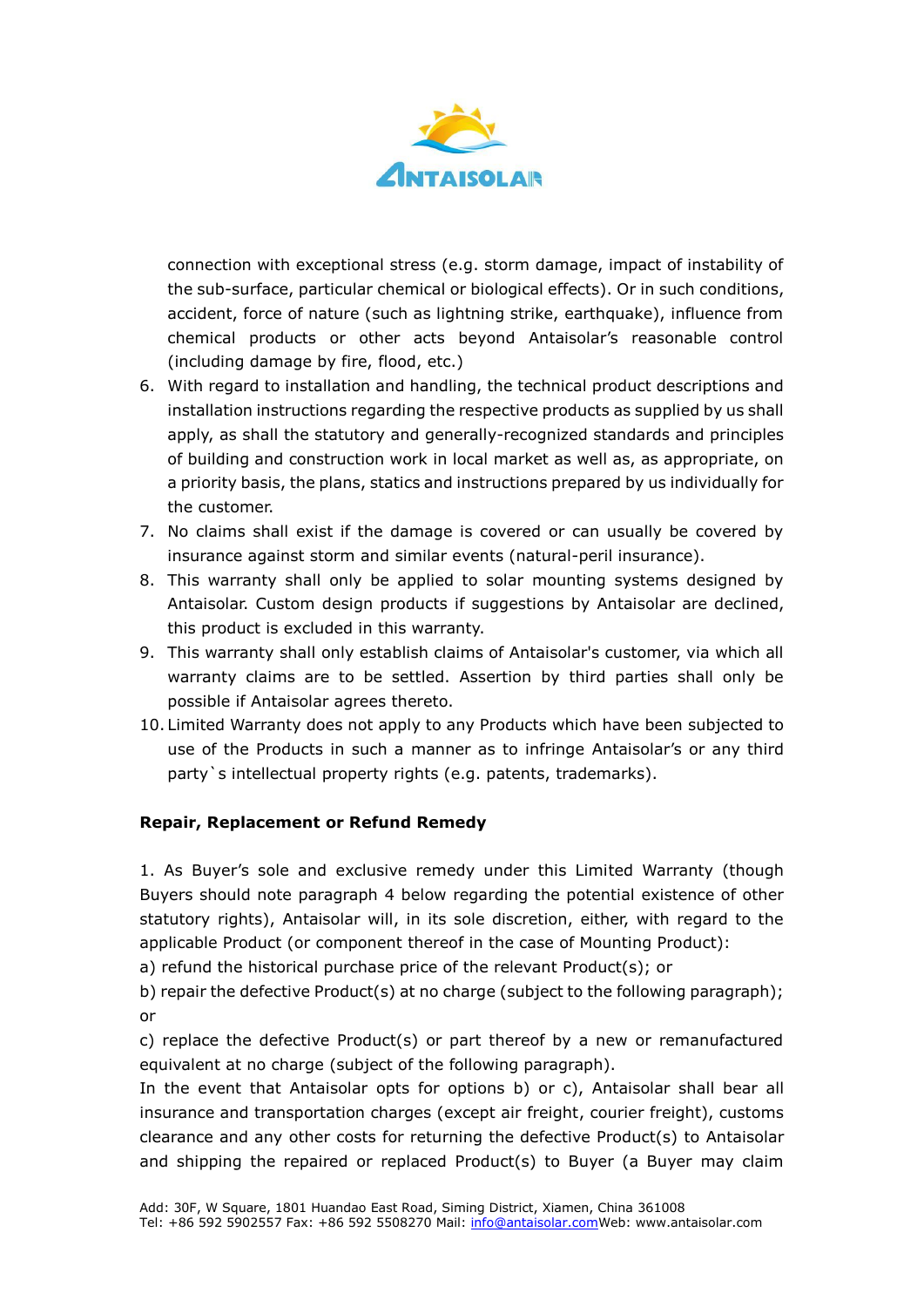

reimbursement by Antaisolar for these charges by contacting Antaisolar and providing proof to Antaisolar that these charges were incurred, e.g. an invoice from the relevant service provider). The costs and expenses for their removal, installation or reinstallation shall remain with Buyer.

2. The warranty period(s) shall not extend or renew upon the repair or replacement of a defective Product by Antaisolar. The warranty period for replaced or repaired Product(s) is the remainder of the warranty on the original new Product(s).

3. All other claims under this Limited Warranty against Antaisolar shall be excluded. Under this Limited Warranty, Antaisolar is not responsible for any special, incidental or consequential damages (including loss of profits, harm to goodwill or business reputation, or delay damages) whether such claims are based in contract, warranty, negligence or strict tort. This exclusion applies to the extent permissible by law, and even if the remedies set forth below herein are deemed to have failed of their essential purpose.

## **Rights and Remedies against Third Parties**

This Limited Warranty shall be construed as a separate warranty and independent from any other contractual arrangement with third parties relating to the Product(s). It shall not affect any rights, obligations and remedies of the Buyer, if any, with regard to third parties for defects or non-conformity or non-compliance of the Products, notwithstanding its legal basis. The rights and remedies provided hereunder are in addition to any other rights and remedies against third parties to which Buyer may be entitled by agreements with such third parties or by law.

# **Claims Procedure, Notice Periods, Expiration of Warranty Claims and Limitations**

- 1. Buyer shall notify Antaisolar immediately after discovery of any claim under this Limited Warranty by letter, facsimile or e-mail specifying each alleged claim including evidence of the claims and the serial numbers of the Product(s) at issue.
- 2. Any claim for breach of this Limited Warranty must be brought within one (1) month after discovery of the breach.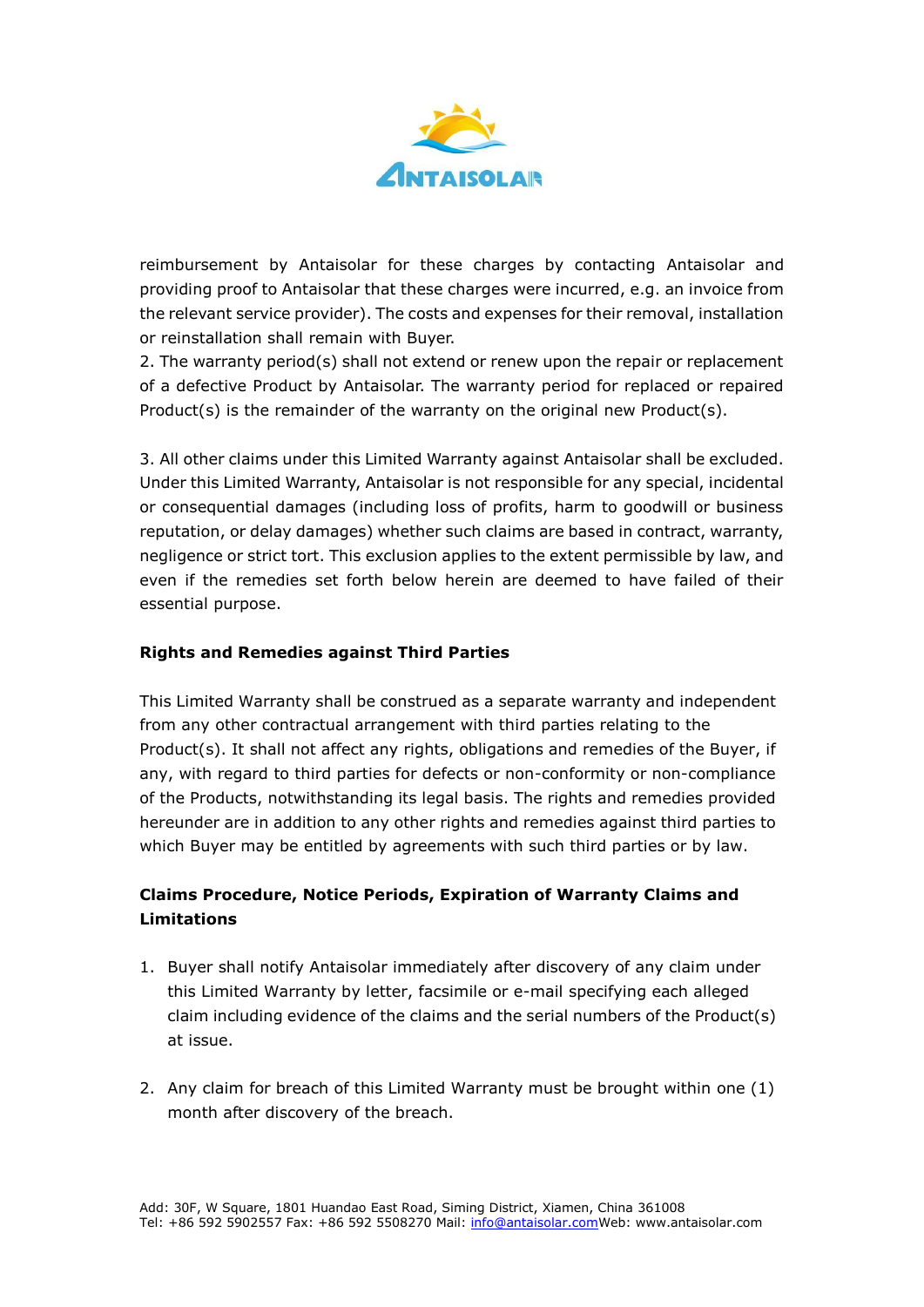

3. The return of any defective Product(s) will not be accepted unless prior written authorization has been given by Antaisolar.

### **Force Majeure**

Antaisolar shall not be responsible or liable in any way to the Buyer for any non-performance or delay in performance under this Limited Warranty due to occurrences of force majeure such as, war, riots, strikes, unavailability of suitable and sufficient labor, material, or capacity or technical or yield failures and any unforeseen event beyond its control, including, without limitation, any technological or physical event or condition which is not reasonably known or understood at the time of the sale of the defective Product(s) or the notification of the relevant warranty claim under this Limited Warranty.

#### **Warranty Assignment**

This Limited Warranty is only applied when the Products remain installed in their original installation location.

#### **Validity**

This Limited Warranty shall apply to Product(s) manufactured after  $1<sup>st</sup>$  January 2019.This Limited Warranty shall be valid until a new revision is issued by Antaisolar.

#### **No other Warranty**

Unless modified in a writing signed by an officer of Antaisolar, the Limited Warranty set forth herein is the only express warranty (whether written or oral) by Antaisolar applicable to the Products and no one is authorized to restrict, expand or otherwise modify this Limited Warranty.

#### **Miscellaneous**

If any provision of this Limited Warranty is held invalid, unenforceable or contrary to law then the validity of the remaining provisions of this Limited Warranty shall remain in full force and effect.